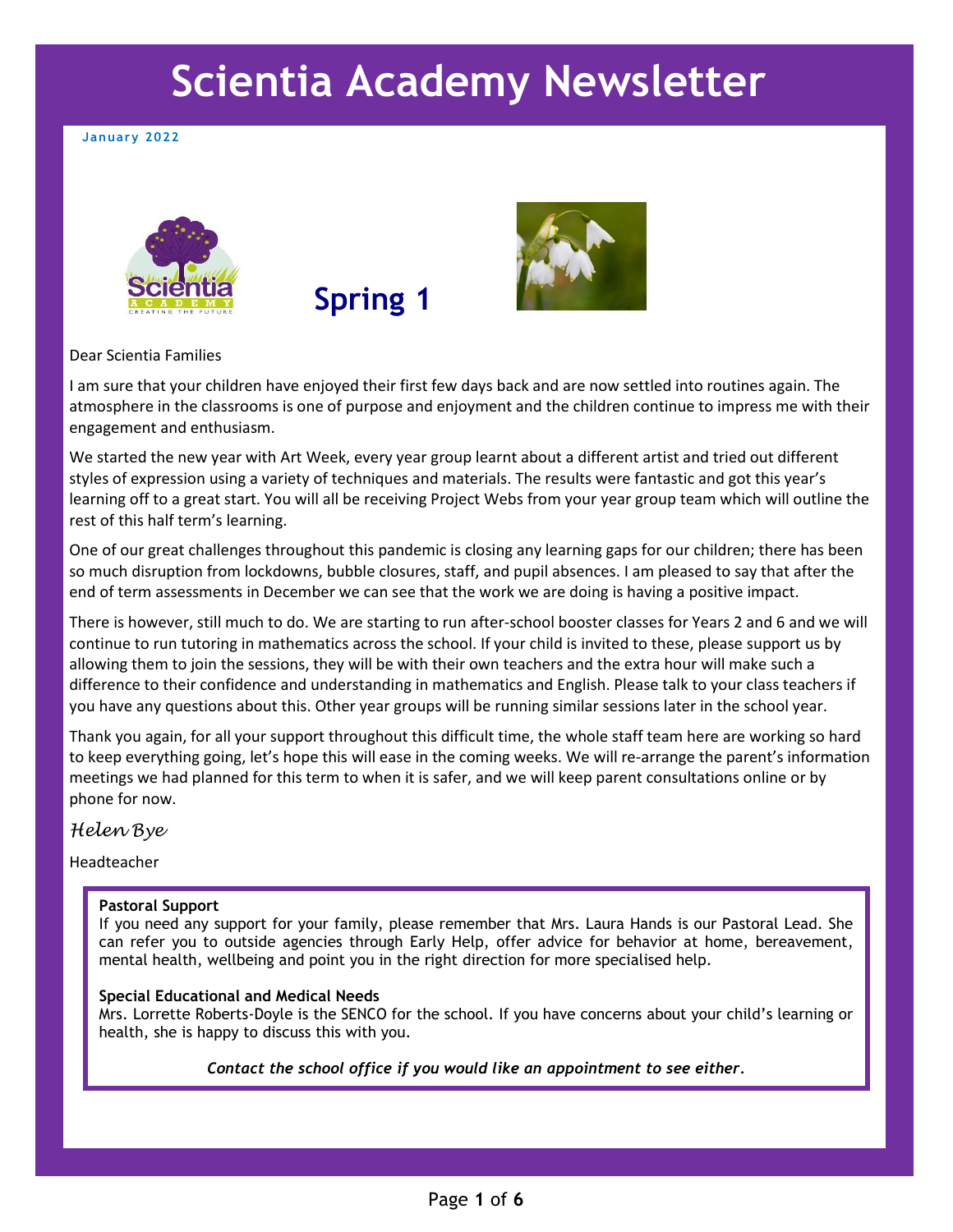# **Art Week**

We started the new year with Art Week, each year group studied a different artist and style of art. Everyone presented their work in a gallery. The children all had a fantastic week, and we were so proud of their efforts.





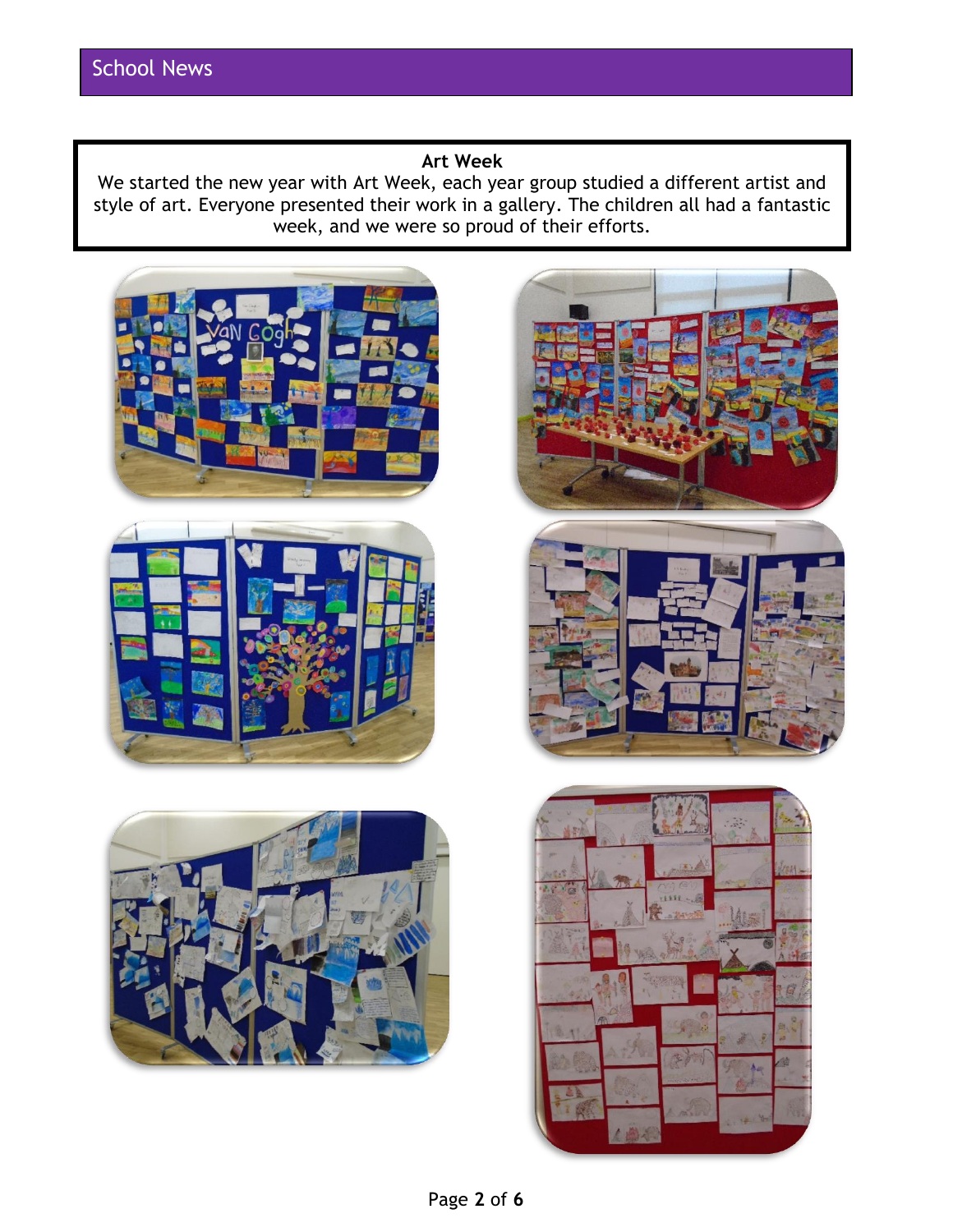# **Hot Chocolate Friday**

As part of the ongoing development of our Behaviour Policy and rewards, introduced last year, we have now begun our 'Hot Chocolate Friday'

This is a special treat for our children who are always making good choices, show exemplary conduct and are consistently on the teacher's 'Recognition Boards'. One child per class is chosen to come and enjoy a hot chocolate with Miss Bye and Mrs. Hands on a Friday afternoon. A lovely way to finish off the week.



# **House Captains**

**Artemis: House Captain – Magda, Vice-Captain - Joel Zeus: House Captain – Dylan, Vice-Captain - Gabriella Apollo: House Captain – Archie, Vice-Captain – Harry B Athena: House Captain – Rhys, Vice- Captain - Aani**

We have counted the House Points for the second half term and our winners are....

*Zeus - 1440 house points Artemis - 1337 house points Athena - 1270 house points Apollo - 1,006 house points*

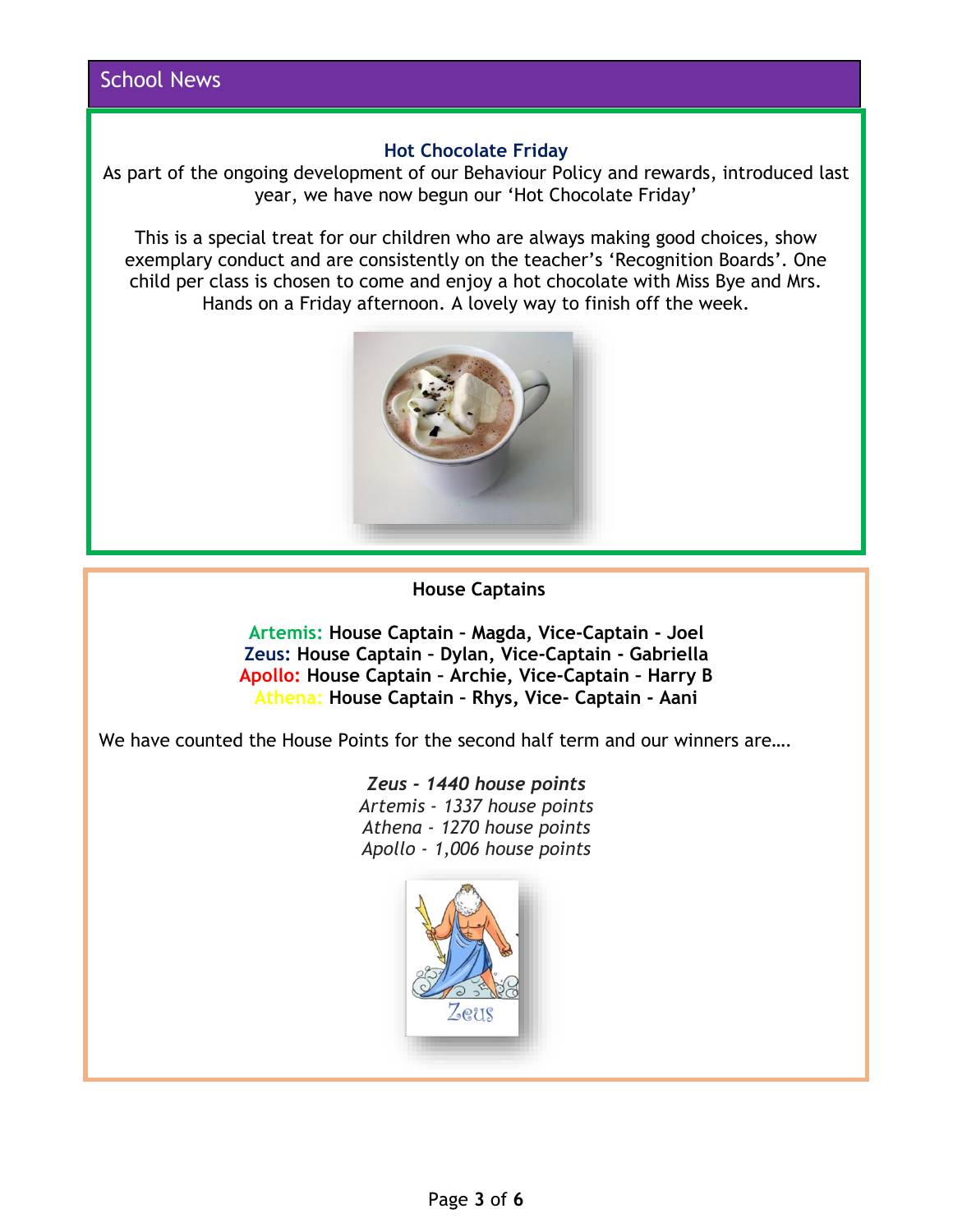**Absence from School**

# *By law we must record all absences from school and the reason given.*

If your child is absent from school, you must inform us by either calling the school office selecting option 1 to leave a message on the school absence line. Alternatively, you can email the school office.

When informing us of your child's absence you must state your child's full name, class or year group and the reason for the absence. We need to be informed by 9am.

## **Attendance – Lates**

A reminder that children need to be in school ready for registration at 8.50am. The gates open each morning at 8.40am.

Children arriving after this time will be marked as late. All children who are late to school must be brought to the school office and a reason for the lateness recorded.

- 5 minutes late each day equals 3 days lost each year
- 10 minutes late each day equals 6.5 days lost each year
- 15 minutes late each day equals 10 days lost each year
- 20 minutes late each day equals 13 days lost each year
- 30 minutes late each day equals 19 days lost each year

It is also important that children are collected promptly at the end of the school day. Reception finishes at 3.15pm and children in Key Stage 1 and 2 finish at 3.20pm.

We do offer a breakfast and after school club provision, please speak to the school office if you want to find out more.

## **Free School Meals**

Your child may be able to receive free school meals if you are in receipt of one or more of the following:

- o Income Support
- o Income Based Job Seekers Allowance
- o Income Related Employment and Support Allowance
- o Child Tax Credit **but not** Working Tax Credit and a household income of no more than £16,190
- o The Guarantee element of State Pension Credit
- o Support under part VI of the Immigration and Asylum Act 1999
- o Universal Credit provided you have an annual net earned household income of no more than £7,400

To apply: [Apply for Free School Meals -](https://apps2.staffordshire.gov.uk/web/fsmweb/) Staffordshire County Council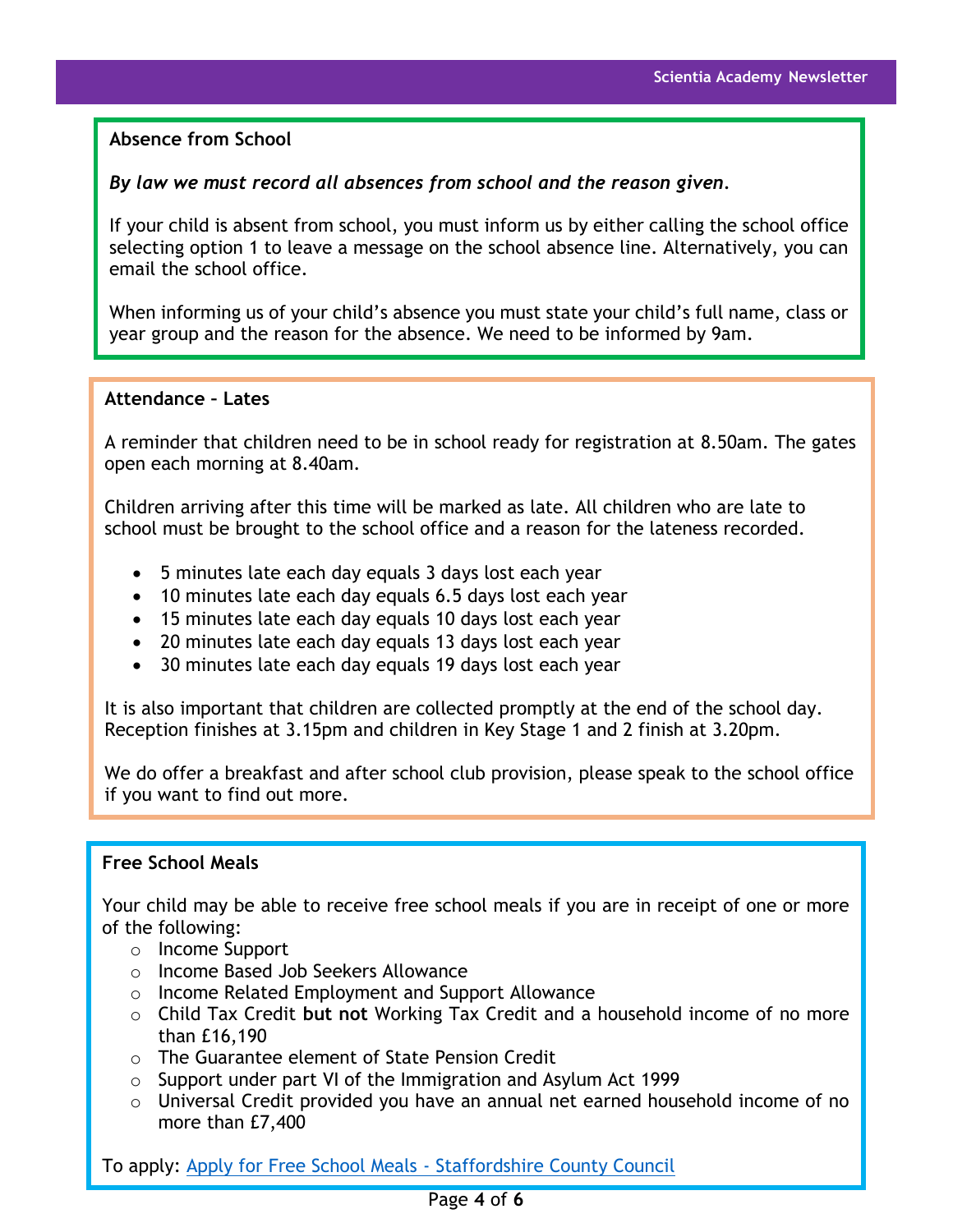**Dates for your Diary** 

**JANUARY 2022 Tuesday 4 th January: Spring 1 begins for all** Week beginning 4<sup>th</sup> January: Arts Week **FEBRUARY 2022** Week beginning 7<sup>th</sup> February: Mental Health Week Tuesday 8<sup>th</sup> February: Safer Internet Day **Friday 18 th February: End of half term for all pupils Monday 21st February to Friday 25th February: HALF TERM HOLIDAY Monday 28th February: INSET DAY MARCH 2022 Tuesday 1st March: Spring 2 begins for all** Thursday 3rd March 2021: World Book Day Week beginning 7<sup>th</sup> March: Science Week Week beginning 28th March: Parent Consultations via TEAMS **APRIL 2022** Tuesday 5<sup>th</sup> April: Years 1 & 2 - Easter performance for parents - afternoon Wednesday 6<sup>th</sup> April: Years 1 & 2 - Easter performance for parents - morning **Friday 8th April: Spring Term ends for all pupils Monday 11th April to Friday 22nd April: EASTER HOLIDAYS Spring Term 2022**

# **Summer Term 2022**

**APRIL 2022 Monday 25th April: Summer 1 term starts for all MAY 2022 Monday 2nd May: BANK HOLIDAY** Week Beginning 9<sup>th</sup> May - Year 6 SATS week Week Beginning 23rd May: Sports Week **Thursday 26th May: end of half term for all Friday 27 th May: INSET DAY Monday 30 th May to Friday 3rd June: HALF TERM JUNE 2022 Monday 6thth June: Summer 2 starts for all** Week beginning Monday 6<sup>th</sup> June: Year 1 phonics screening check begins, Year 4 Multiplication check begins **JULY 2022** Friday 8<sup>th</sup> July: Pupil reports sent out, **Tuesday 19th July: School year ends for all pupils Wednesday 20th July: INSET DAY**